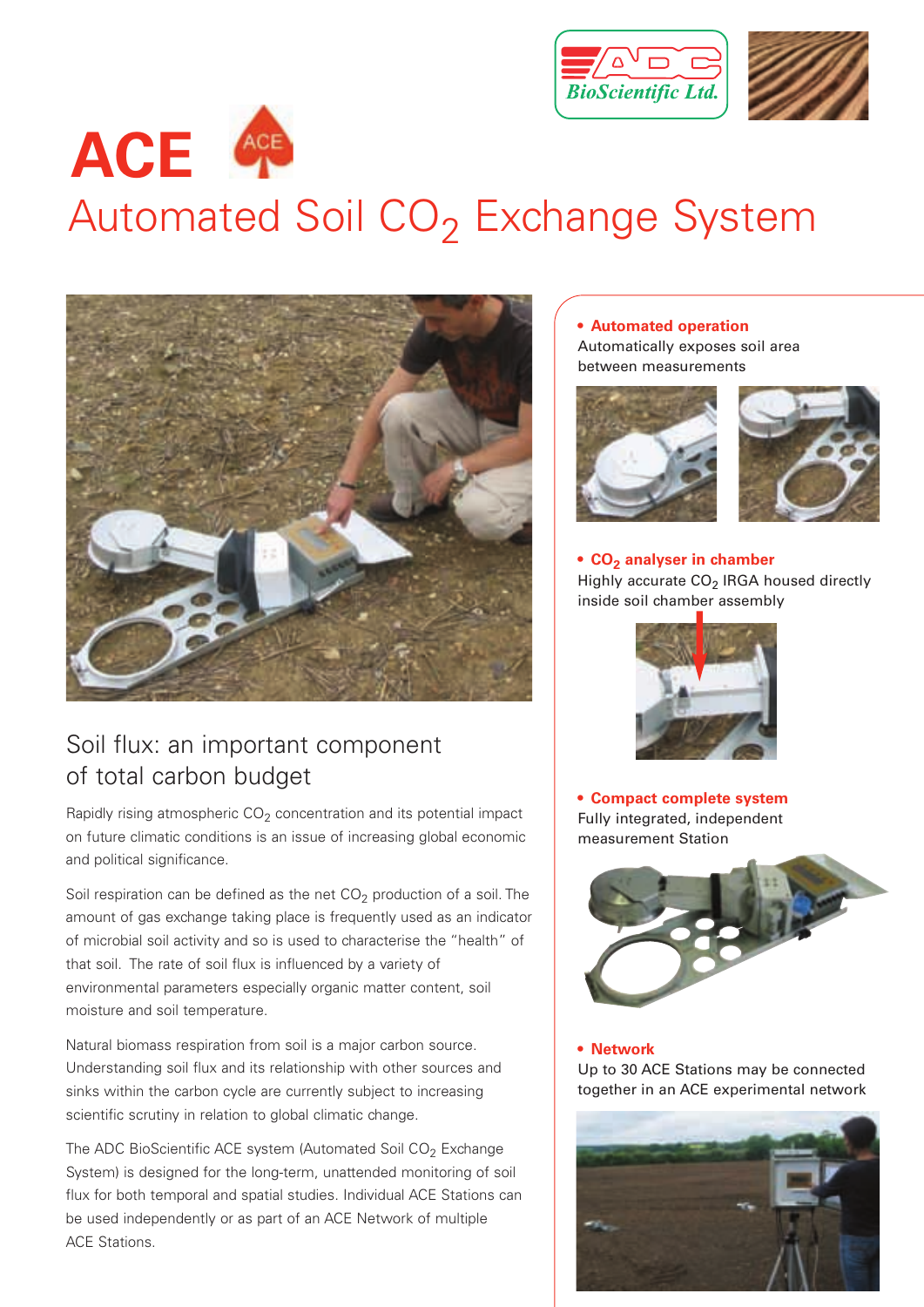## **ACE** Station

## Integral  $CO<sub>2</sub>$  analyser inside soil chamber assembly *- designed for superior soil flux measurements*

Each ACE Station features a highly accurate  $CO<sub>2</sub>$  infrared gas analyser housed directly inside the soil chamber assembly. There are therefore no long gas tubing connections between the soil chamber and a separate analyser.

The close proximity of the analyser ensures accurate, straightforward and robust field measurements. The fastest possible response times to  $CO<sub>2</sub>$  changes is assured. Any potential gas "hang-ups" or water vapour drop out in long lengths of tubing is avoided. Experimental set-up is much simpler and the system is much more field robust. The ACE Station is also very power efficient as there is no requirement to pump gas from the chamber to the analyser that could be several metres of tubing away.

Typically a 40Ah car battery will run an ACE Station continuously for around 28 days.

The gas circuitry of the ACE Station includes a permeation drier that prevents the water vapour concentration increasing inside the chamber and so removes the need to measure or compensate for water vapour within the system.



#### Long-term unattended operation

The automated design of the ACE Station allows the soil area being analysed to be exposed to ambient conditions between measurement cycles.

At user-set time intervals, the chamber will automatically cover the soil to carry out soil flux measurements. Once these measurements are completed, the chamber will automatically reexpose the soil area.

The soil measurement area is defined by a stainless steel soil collar that is placed into the soil several hours prior to the positioning of the ACE Station.

The novel "swinging arm" mechanism is designed to be both reliable, field rugged and to provide a good seal when the chamber is covering the soil.

When the chamber is in the exposed position, the Station will power down to an idle or low power mode.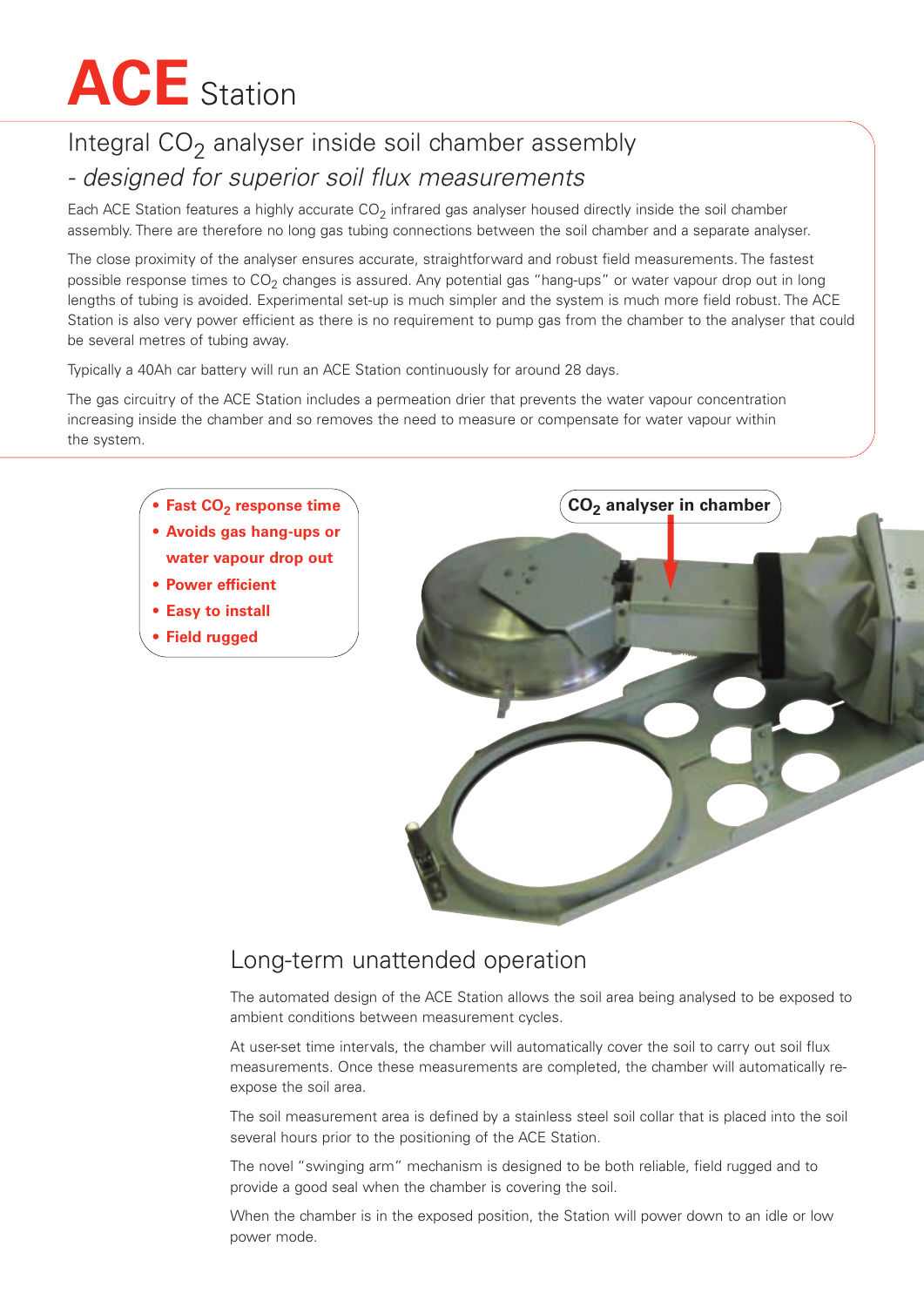## Complete system

Each ACE Station is a complete, fully integrated soil flux measurement system comprising the aluminium soil chamber, heat reduction parasol and arm that pivots from the control console,

where measurements are both displayed and recorded.

Each ACE Station can operate fully independently for single point measurements.

The power efficient ACE Station can be powered by battery, solar panel or wind turbine.



### Open and closed operational modes

ACE Stations are available in either a closed system or an open system configuration.

In both measurement modes with the chamber in the covered position, a delta  $CO<sub>2</sub>$  is determined from the difference between the reference gas entering the chamber and the analysis gas within the chamber at the end of the experiment.

**Open Mode:** When the chamber seals, ambient air is passed through the smaller 1.0L chamber at a controlled flow rate. Soil flux or rate of change is then determined once equilibrated conditions are reached within the chamber. These Open mode measurements, although slower, are regarded as more accurate by many researchers as they are less influenced either by changes within the enclosed chamber or by variations in the soil structure.

The Open mode chamber features a novel pressure equilibrator to ensure that no pressure gradients or variations occur between the inside of the chamber head and outside atmospheric pressure. This equilibrator already proven in the ADC SRS series of portable soil respiration systems is also insensitive to outside varying wind speeds and directions.

An open system ACE Station may also be used in a closed mode by the user exchanging the open system head for a closed system head.

**Closed Mode:** A measurement is made once the chamber is sealed.  $CO<sub>2</sub>$  inside the large 2.6L chamber will then increase due to soil activity. The rate of soil flux is determined from the increase in  $CO<sub>2</sub>$ concentration after a user-defined time interval. Closed mode measurements are simple and fast.

#### Easy to set up and program

The ACE Station is easy to set up and program.

As the system is fully integrated, there is no gas tubing or complex gas circuits to set up and connect between an analyser and a separate soil chamber.

The control console features a large display screen. Full programming is achieved using just 5 keys that drive a series of easy to use menus. No PC or PDA type device is required.

Experimental times and the period between measurements can be programmed. Experiments may be programmed to end after a set time or once a user defined  $CO<sub>2</sub>$  concentration is reached within the chamber.

Gas exchange data, soil flux calculations and other sensor measurements are all displayed and recorded by the ACE Station.

Data storage is on easily exchangeable Compact Flash cards. A 1G card can store in the region of 4,000,000 data sets.



| Cref<br>NOER<br>۰. | 50.5<br><b>ETS</b> | <b>Andrew F</b><br><b><i><u>Suite</u>lt</i></b> | 13             | üØ<br>tsmas2<br>huancz | 46.D<br>10.1<br>23 |
|--------------------|--------------------|-------------------------------------------------|----------------|------------------------|--------------------|
| power off          |                    |                                                 |                |                        |                    |
| <b>Immo:3</b>      | 補業                 | <b>Farmuld</b>                                  | ۹ä             | <b>Normal</b>          | hu                 |
| <b>tarrush</b>     | NA                 | <b>Pounts[]</b>                                 | IT.            |                        | 18                 |
|                    | 256                | personal                                        |                | 190,003                | ۸                  |
|                    |                    |                                                 | <b>CF sant</b> |                        |                    |
|                    |                    |                                                 |                | <b>JAF</b>             | 222                |
| wa                 | 1.82               |                                                 | 6.03           | 441                    |                    |
| 8a                 |                    |                                                 |                | lini                   |                    |
|                    |                    | <b>I</b> date                                   |                |                        |                    |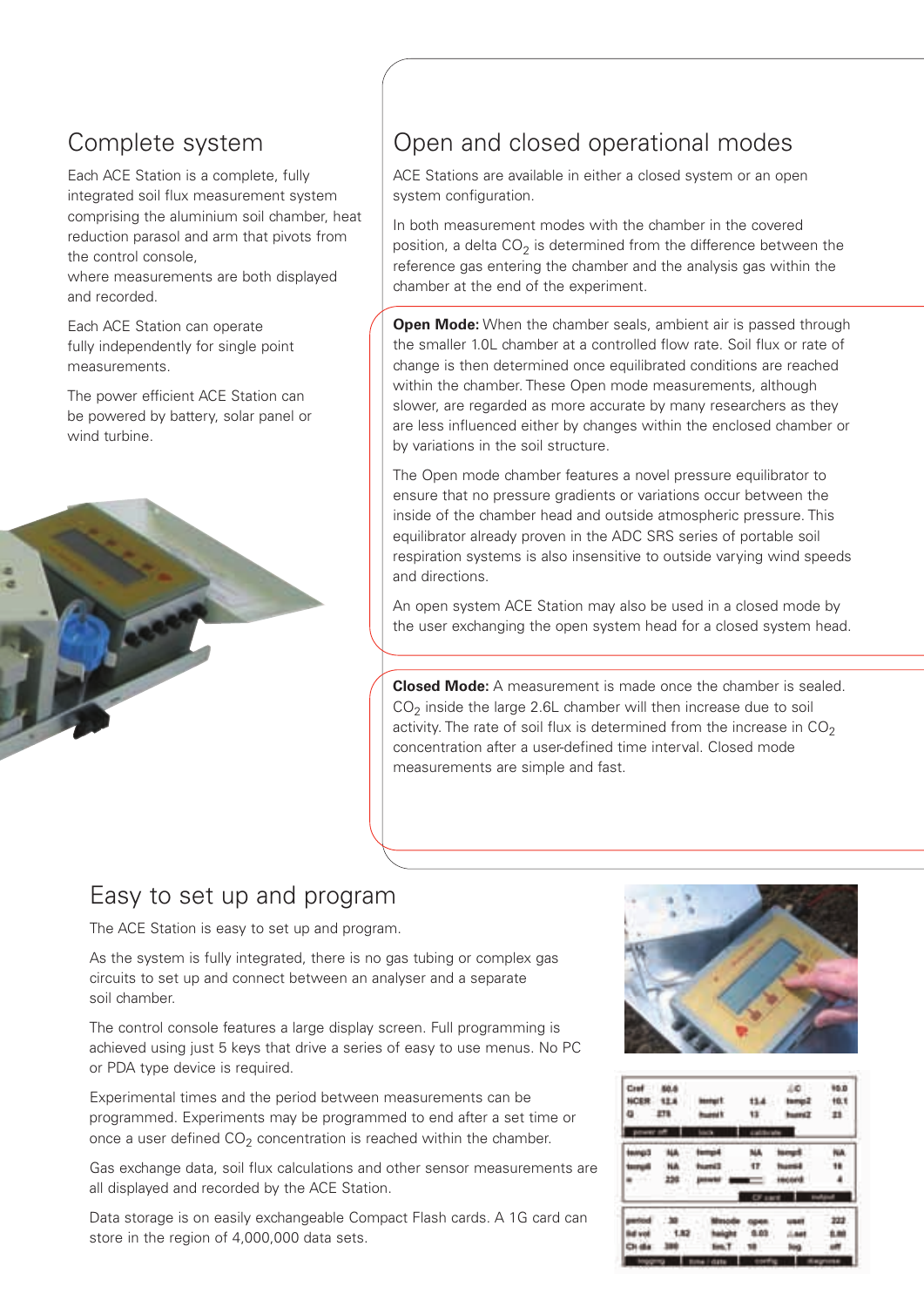

#### Transparent ACE chambers

For applications where there is small vegetation growing on the soil surface, transparent versions of both the open and closed chambers are available for measuring true net  $CO<sub>2</sub>$  exchange rate within the chamber area. It is recommended that, in applications of high photosynthetic activity, open mode transparent chambers are used.







For more accurate NCER data, and absolute ambient  $CO<sub>2</sub>$ measurments each Station can be fitted with a Zero/ambient  $CO<sub>2</sub>$  concentration option. This includes a  $CO<sub>2</sub>$  stripper column that provides a zero  $CO<sub>2</sub>$  reference for each experiment.



#### Flux, moisture and temperature data

Soil flux is expressed as Net  $CO<sub>2</sub>$  Exchange Rate (NCER) in µmol m<sup>-2</sup> sec<sup>-1</sup>.

In addition to the  $CO<sub>2</sub>$  exchange data, a PAR sensor is provided as standard, mounted on the ACE Station chamber.

Up to 6 soil temperature sensors and up to 4 soil moisture sensors may also be directly connected to each ACE Station. These measurements may then be displayed and recorded alongside the gas exchange and soil flux data.

The user may configure the system for use with many commercially available soil moisture probes.



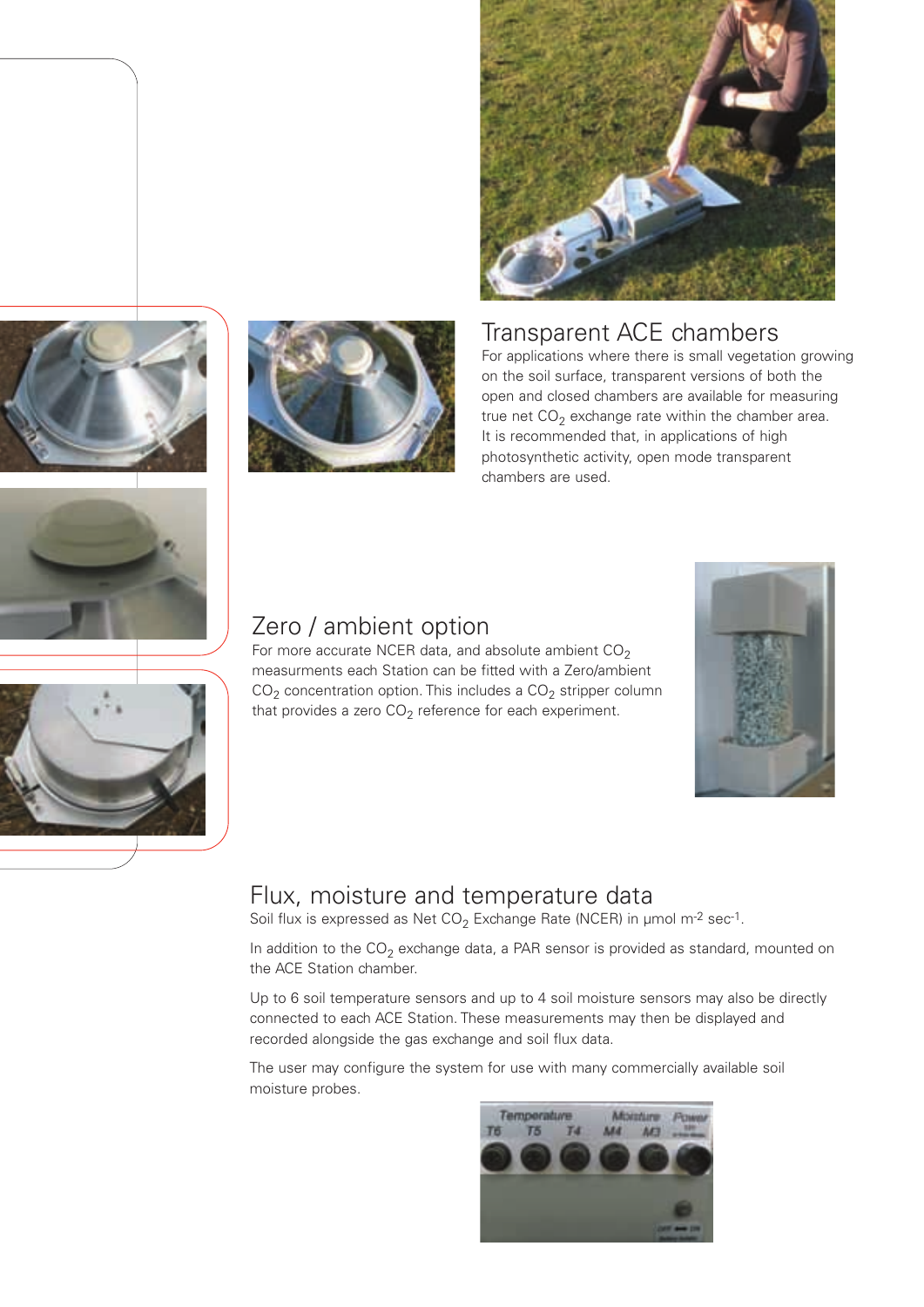

# **ACE** Network

- **Up to 30 ACE Station experiment**
- **200m diameter experimental area**
- **Easy to set up and program**
- **No connecting gas tubing**
- **Power efficient**

Although an ACE Station can function fully independently for single point measurements, it is typical that a number of Stations will be used in combination, as a network, at an experimental field site.

Up to 30 ACE Stations can be connected together in an ACE Network via an ACE Master control unit. This Master control unit electrically multiplexes all ACE Stations within the experiment.

Connections between the ACE Master control unit and each ACE Station is by simple 2-core electrical cable only. As each ACE Station is a fully integrated system with an integral  $CO<sub>2</sub>$  IRGA, no long lengths of gas tubing are needed to be run over the field site. As a result, each ACE Station can be in excess of 100 meters from the Master control unit.

The ACE Network is very power efficient as no large pumps are required to transport gas from the chamber to an analyser many metres of tubing away.

Individual ACE Stations can be taken out of the ACE Network without the need to stop the whole experiment. Multiple ACE Stations can be measured simultaneously.

#### ACE Master control unit

The ACE Master control unit is housed inside a weatherproof, steel enclosure that features a graphic display, dual Compact Flash card drive, RS232, up to 30 ACE Station docking ports and 2 battery ports.

Full programming and control is achieved using just 5 keys that drive a series of easy to use menus.

The ACE Master control unit programs, supplies power and monitors all Stations within the experimental network and flags any problems encountered. Data from all ACE Stations is stored at the Master control unit.

The Master control unit graphic display may be used to review and plot experiments in the field. The researcher may review:

- One Station, all parameters, one time point
- One Station, one parameter, all time points
- All Stations, one parameter, one time point

Power is via 12V batteries, mains power or a suitable alternative supply.